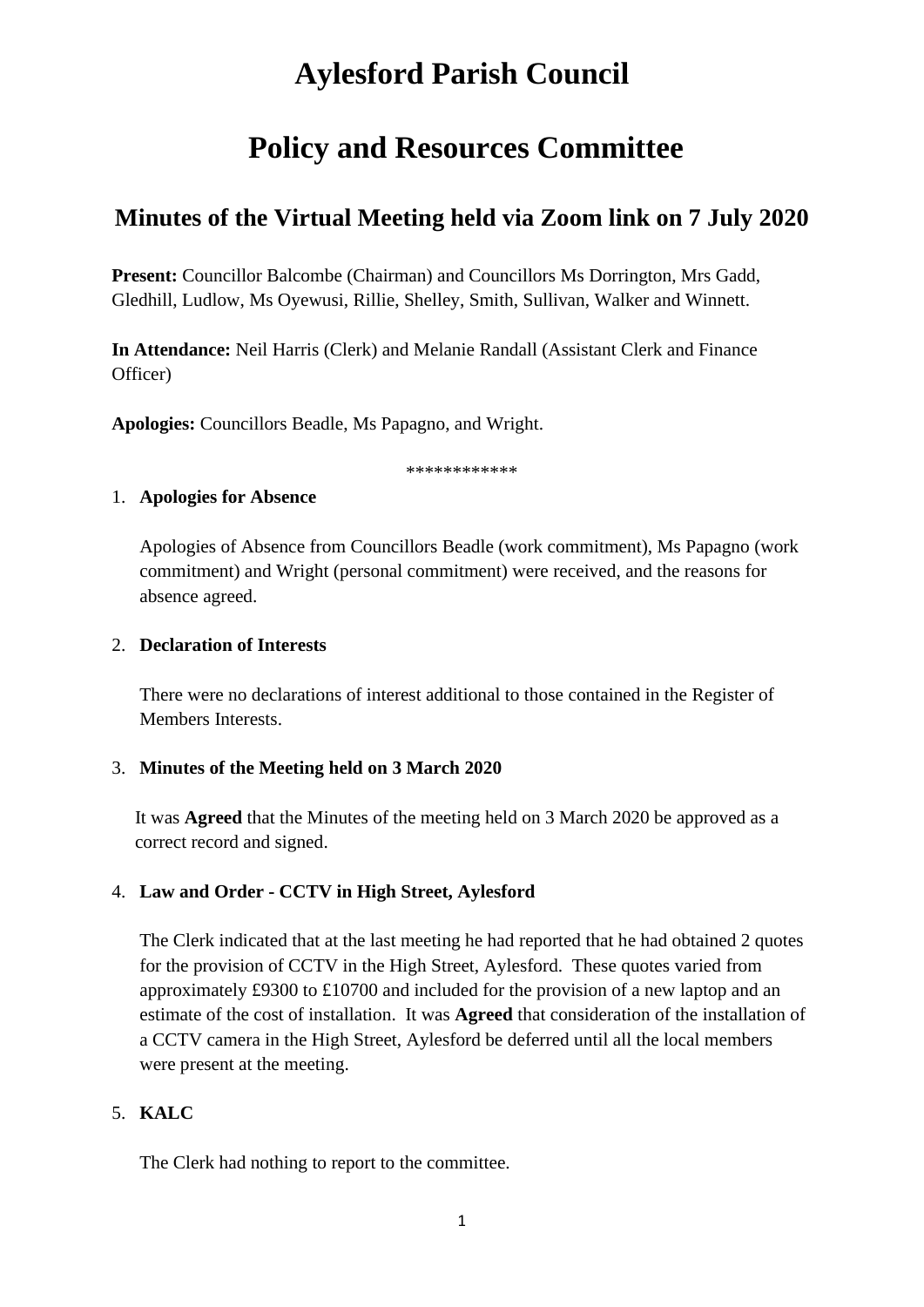#### 6. **TMBC Parish Partnership Panel**

The Committee noted that the report of Councillor Shelley of the meeting of the TMBC Parish Partnership Panel held on 30 June 2020 was considered at the meeting of the Environmental Services Committee held on 23 June 2020.

#### 7. **Council Vacancies**

It was **Noted** that the current vacancies on the Council were as follows: -

Aylesford South - 1.

#### 8. **Public Convenience Review – Aylesford Toilets**

The Committee considered the report of the Clerk attached to the Agenda which set out the latest position in respect of this matter and a transcript of the e mail sent to TMBC for which the Council were still awaiting a reply. It was **Agreed** to note the position and to await the reply from TMBC.

#### 9. **Walderslade Baptist Church – Use of Village Hall Grant**

The Clerk reported that the Walderslade Baptist Church had received quotations for works needed to repair and repaint the external woodwork, windows and doors at the Church. This included scaffolding at the front for the high apex window. The quotation they wished to proceed with was from a local contractor and the total cost of the work was £2156. The Church have £2000 in their village hall grant which they would wish to use for this work and was also asking if the local members would be happy to make up the shortfall of £156 from their micro grants. If this was split across all Walderslade Members the cost would be £31.20 each. It was **Agreed** that the funds within the village hall grant budget be released and that the shortfall be met from the Walderslade Members Micro Grants with the exception of Councillor Shelley.

#### **10. Aylesford FC – Request for Micro Grant Support for Grass Seed**

The Clerk reported that currently Aylesford FC undertake the work for repairing the goalmouths at the Forstal Road pitches themselves rather than using the Council's contractor who does the work at the other sites. The cost to the Council if the contractor was to do the work would be £440. In the past the Club had made a request for micro grant support to pay for the grass seed and this had been agreed. They are seeking this support again and the cost of the seed is £209.99 which is less than half of the cost of a contractor. It was **Agreed** that cost of the seed at £209.99 be met from the Aylesford South and North members micro grants.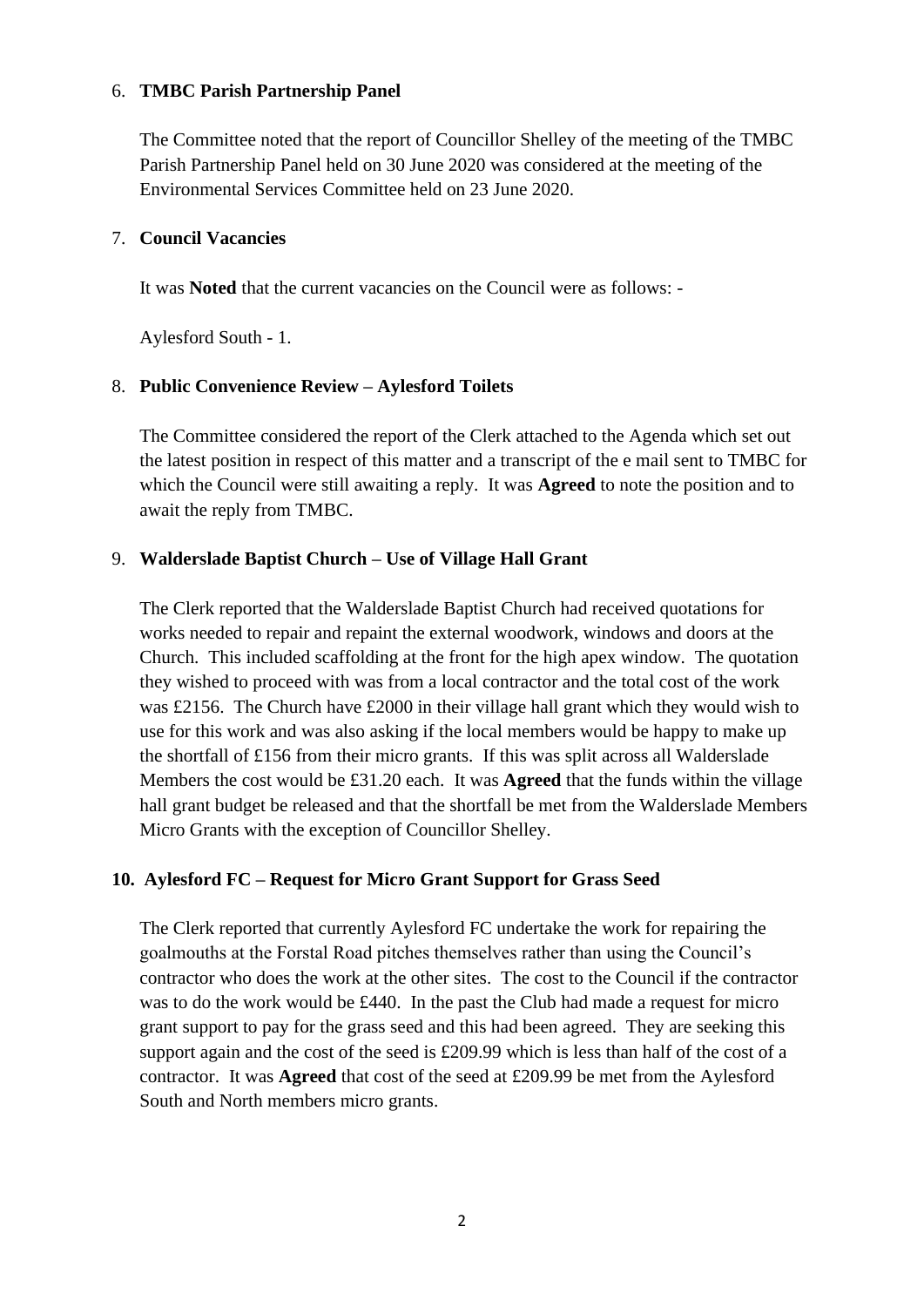#### **11. Aylesford Village Community Centre – Claim for Unpaid Water Charges**

The Clerk reported that the AVCC have made a request to the Council for payment towards the cost of water and wastewater charges since the last payment made in 2012. The Council has always indicated that it was happy to pay its share of these charges and raised this issue with them on many occasions to get this matter resolved but the main problem was the failure of AVCC to produce any supporting paperwork. The Council has now in place a water meter and a system for current payments has been agreed by both parties. It was **Agreed** that the Council should seek to agree a resolution to this issue with AVCC and that the AVCC should provide the Council with copies of all of the relevant Bills with a view to any resolution being based on the existing agreement for current bills..

#### **12. Review of Council Noticeboards, Map Boards and Seats**

The Clerk reported that before Members could determine how they could take forward this review it would be necessary for the Clerk and the Maintenance Supervisor to undertake a full and detailed inspection of the noticeboards, map boards and seats owned or located on Parish land. The Clerk would then report back to committee at a future meeting.

#### **13. Risk Assessments**

The Clerk reported that it was a requirement for the Council to consider the Risk Assessments relevant to the services undertaken by the Council each year. This matter was to be reported at the end of the last financial year but due to the Coronavirus pandemic had been delayed until this meeting. A copy of all the Risk Assessments undertaken by the Clerk were attached to the Agenda. It was **Agreed** to accept the Risk Assessments for the periods 2019/20 and 2020/21 as submitted to the Committee.

#### **14. Access to the Old Scout Hut (The Old Forge) at Mill Hall, Aylesford**

The Clerk reported that in accordance with the normal consultation process for planning applications the Council had recently received an application for the development of a detached dwelling at this site being accessed by the public footpath running alongside the river. The land leading to this site was owned by the Council and it was surprising that the Council had not been consulted before this time regarding access. This matter had now been taken up with the developer and discussions had now started to take place. The matter of the access which the developer believes they have, would require the Council to seek legal advice and the Clerk reported that he had already had initial discussions with the Council's Solicitor.

The Clerk also informed the Committee that in the last few days the Environment Agency had submitted an objection to the application which could require further discussions between the applicant and TMBC. This could lead to the objection being withdrawn but